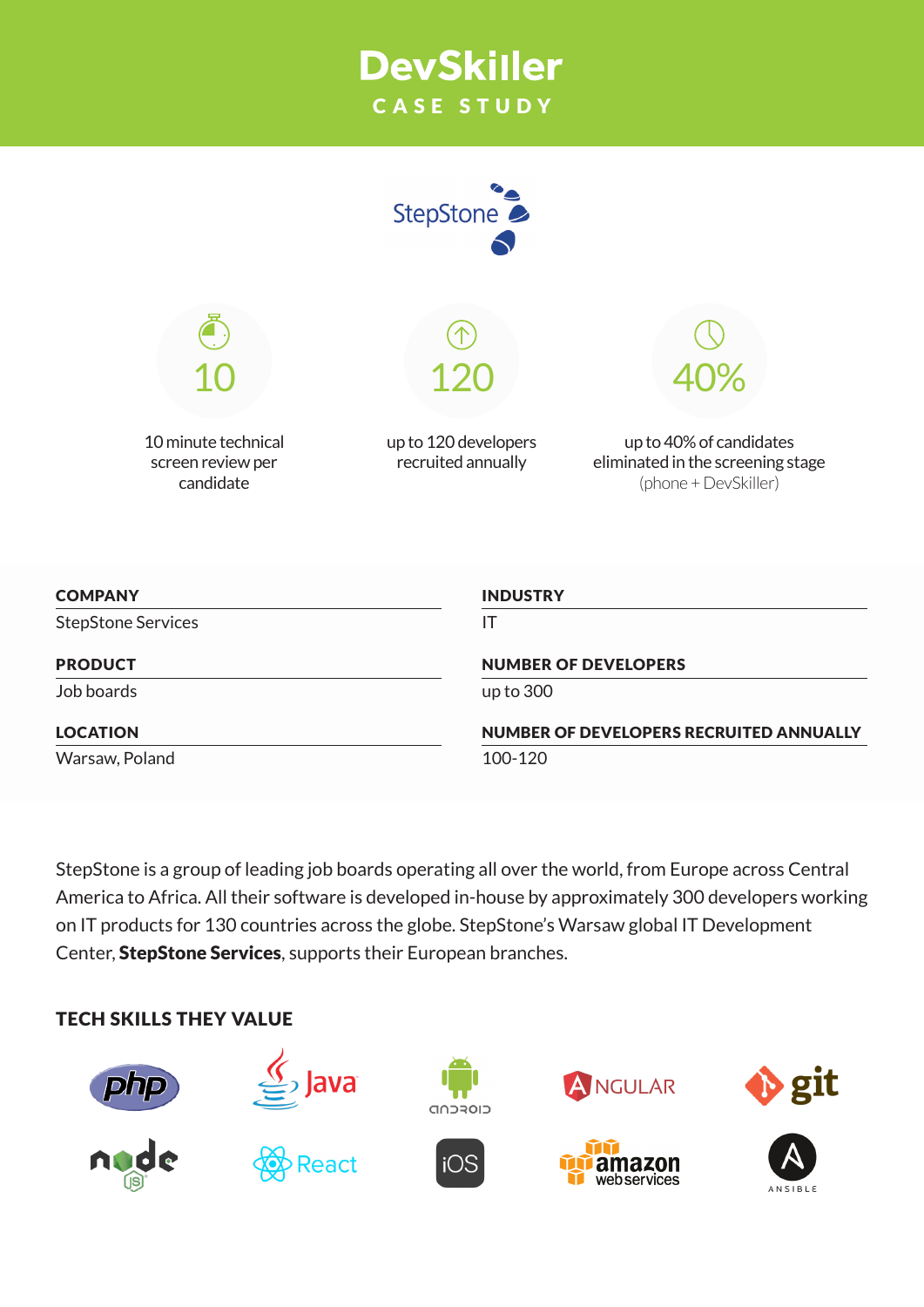## How StepStone Services uses DevSkiller for technical recruitment

### **CHALLENGES**

#### **Too much time spent on screening**

First of all, StepStone Services wanted to be more time-efficient. Prior to implementing DevSkiller, their tech screening procedure was comprised of practical tasks sent by email, followed by pen and paper tasks used during technical interviews. Not only was this procedure time-consuming, it also required a lot of effort from their recruiters.

#### **Too much manual work**

StepStone Services wanted to automate their technical screening so that it was as efficient as possible. Inviting people to take a test and sending tasks via email was a time-consuming manual process. What is more, not all teams had custom tasks prepared. Waiting for the solved task to come back meant keeping a careful eye on the inbox, which for most people is already overflowing. A lot of time and attention had to be given to the status of the candidates. "We had to put extra effort tracking our replies and feedback to candidates," says Victoria Chyczewska, Talent Acquisition Specialist at StepStone Services. Finally, there was the issue of viewing the results of current and past candidates and notifying the candidates of the decision, requiring even more manual work.

#### **SOLUTION**

To tackle these challenges and ultimately optimize their recruitment process, StepStone Services implemented DevSkiller in October 2017. Their focus was to assess their candidates' knowledge of languages, frameworks, and libraries to get a full understanding of their coding skills.

StepStone Services now have a two-step screening procedure:

- a phone interview which typically eliminates 10-20% of all the candidates
- a technical screening test with DevSkiller which eliminates a further 10-20% of them





For their technical screening with DevSkiller, StepStone Services use a wide range of custom tests including programming tasks, code review tasks, multichoice questions, code gaps, and database tasks. Together, they provide the company with a thorough understanding of the knowledge and expertise of their candidates at all seniority levels, which allows them to constantly grow their tech teams.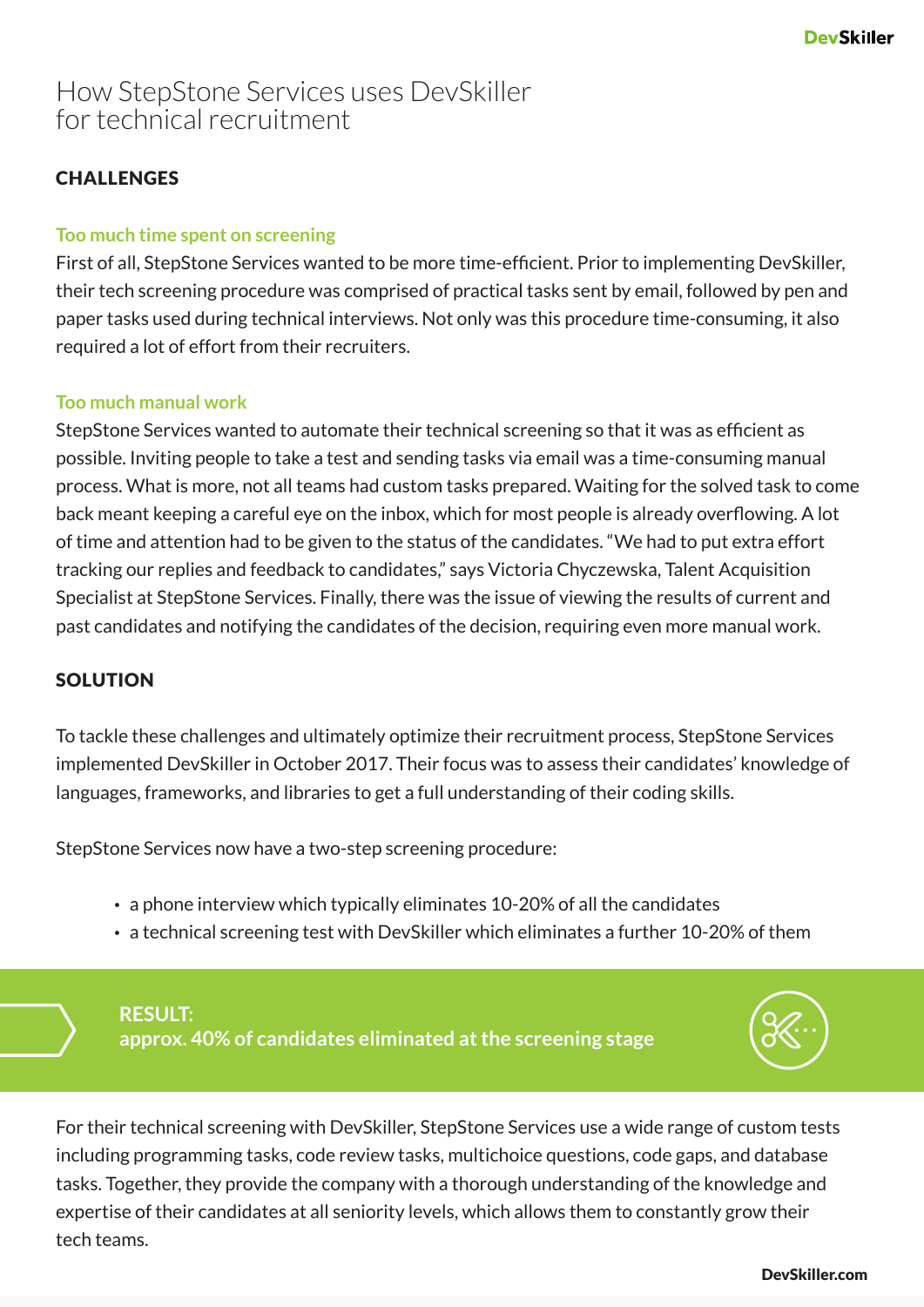#### TECHNICAL SCREENING

#### BEFORE USING DEVSKILLER AFTER USING DEVSKILLER STEP 1  $\langle \rangle$ STEP 1  $\mathbf{\Omega}$  $\overline{\mathbf{V}}$ く・・・) • practical tasks sent by email • **custom tests comprising programming tasks, code review tasks, multichoice questions, code**  STEP<sub>2</sub> **gaps, and database tasks assessing the knowledge**  • pen and paper tasks used **of languages, technologies, and libraries**  during technical interviews STEP 2 STEP 3 • **technical interview** • technical interview

#### RESULTS

#### **More structure**

According to StepStone Services, one of the biggest benefits of using DevSkiller is that tests are now utilized in a higher number of processes.

"We now have a tool which allows us to not only collaborate to create tests assessing technical skills we need to grow, but also to communicate internally and externally (with candidates). What is more, our technical recruitment process is now more structured. As an example, we use our technical screening results as a conversation starter during technical interviews."



VICTORIA CHYCZEWSKA TALENT ACQUISITION SPECIALIST AT STEPSTONE SERVICES



#### **Fewer interviews**

Switching to an automated technical screening and interview platform, StepStone Services were able to limit the number of their onsite interviews.